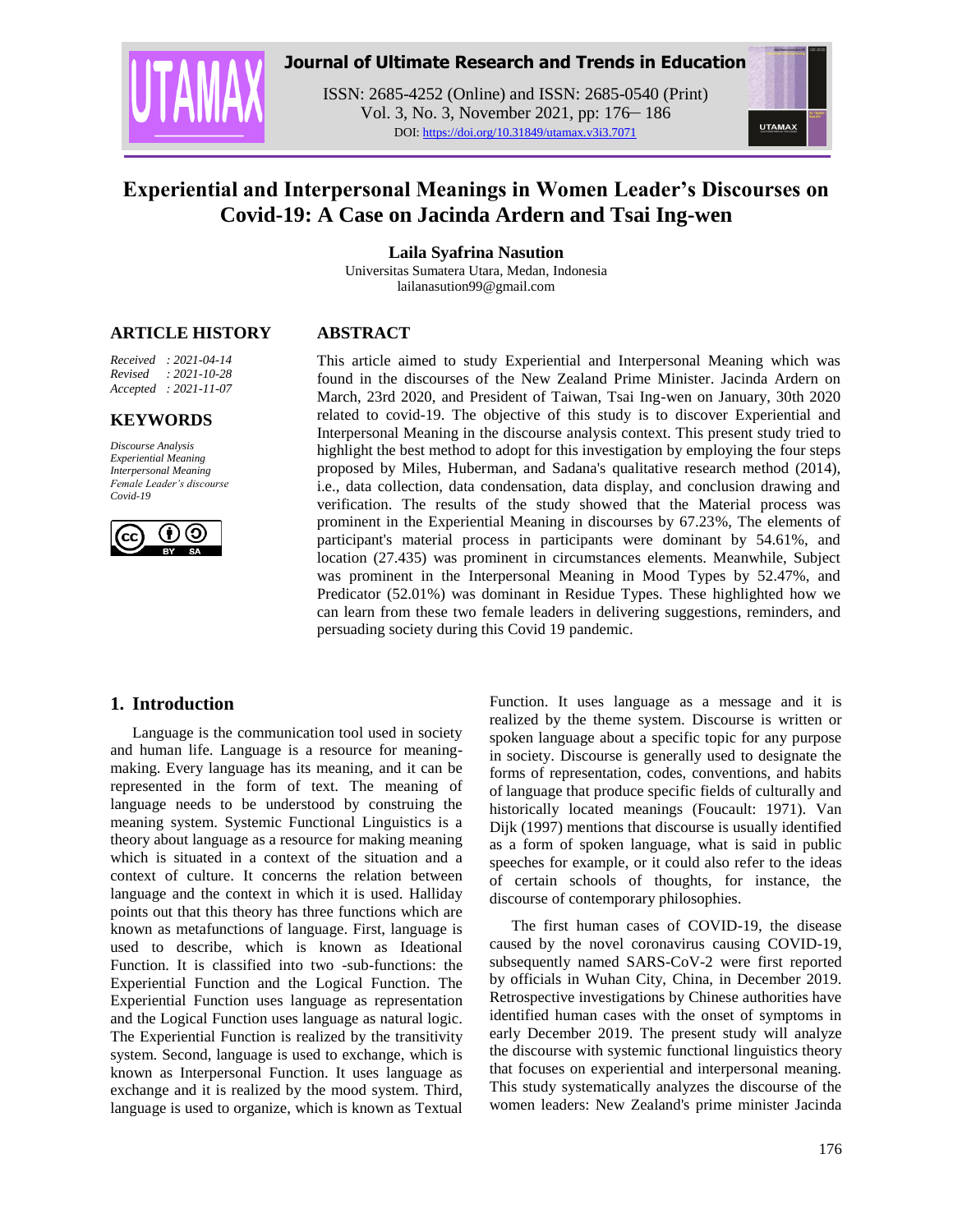Ardern and Taiwan's President Tsai Ing-wen. The role of the state leaders is important to handle pandemic situations. Taiwan and New Zealand are two of the states which are part of the ongoing pandemic led by women. The discourses of Jacinda Ardern and Tsai Ingwen showed society the importance of strictly adhering to health protocols. This suggestion and persuasion successfully brought their states to escape from COVID-19 earlier than others.

The reason why the present study chooses the discourses of women leaders on Covid-19 with theory of Systemic Functional Linguistics, Experiential and Interpersonal Meaning, as the main object which is going to be analyzed is because of some reasons. Firstly, discourse is part of language and it's one of the ways of people to communicate with others. People can deliver ideas or messages, and even influence and motivate others by using discourse. Secondly, discourse consists of the level of meaning, sounding or writing, and saying or wording. Therefore, the discourse can be analyzed based on the experiential that is realized by the transitivity system and interpersonal meaning which is realized by the mood system. Because the discourses in this study are based on the experiential.

The present study will analyze the discourse with systemic functional linguistics theory that focuses on experiential and interpersonal meaning. The discourse is going to be analyzed from the women leaders, Jacinda Ardern from New Zealand, and Tsai Ing-wen from Taiwan. There are some reasons for choosing both women leaders. The first reason for choosing the leaders from New Zealand and Taiwan is they are well-known amongst countries due to their excellent handling of the Covid-19, based on Detik<sup>1</sup> news, they successfully brought their countries out from the disease earlier than other countries. Mostly, many people in the government make a speech using words/sentences contained in experiential and interpersonal meaning.

The second is because Jacinda Ardern is the youngest prime minister in the world and Tsai Ing-wen is the first female presenter of Taiwan. For those reasons, the present study believes that the discourse from women leaders on covid-19 is quite interesting to be discussed further.

Therefore, the purpose of this study is to find out the experiential and interpersonal meanings applied and used by the women leaders, especially from Taiwan and New Zealand leaders in their Covid-19 discourses.

# **2. Literature Review**

# **2.1 Systemic Functional Linguistics**

Systemic Functional Language is a concept about language as the source for making meaning which is based on the context situation and the context of culture Systemic Functional Linguistics (SFL) or also known as Systemic Functional Grammar (SFG). According to Martin, Matthiessen, and Painter (1997:1), functional grammar is about the way of looking at grammar in case of how grammar is used. "Grammar is functional in three distinct although closely related senses: in its interpretation (1) of texts, (2) of the system, and (3) of the elements of linguistic structures" (Halliday, 1985). Functional grammar is natural grammar which is explained by how language is used. It is systemic because SFL uses a theory of meaning as a choice, by which a language or any other semiotic system is interpreted as a network of interlocking options (Halliday, 2004: 16).

SFL can be used to analyze text in a form of discourse. Halliday (1994:30) says that the aim has been to construct a grammar for purposes of text analysis: one that would make it possible to say sensible and useful things about any text, spoken and written in modern English. It is a great deal if the text can be understood by the speakers or writers. Eggins (2004) states that Systemic Functional Linguistics is an approach to language which focuses on how people use language with each other in everyday social life. There are four theoretical principles in the Systemic Functional Linguistics view, namely:

- a) Language use is functional;
- b) İts function is to make meanings;
- c) These meanings are influenced by the social and cultural context in which they are exchanged;
- d) The process of using language is a semiotic process, a process of making meanings by choosing.

This study gives some significance to the readers in some ways to elevate their knowledge in education, especially teaching or analyzing SFL. Theoretically, the present study and the readers know and understand the experiential and interpersonal meaning that can be found in women leader discourses on Covid-19. Practically, the present study hopes that this study can be a reference for future study, especially for students of the English Literature Department who are interested in analyzing the speech based on Systemic Functional Grammar.

There are many kinds of research about SFL, one of which is Mulianita (2019), which observed "Experiential Function in New Zealand Prime Minister"s Speech: A Systemic Functional Linguistic Analysis". But, in this study, it is not only observed

 $\frac{1}{1}$ https://news.detik.com/kolom/d5083005/melihat-pemimpinperempuan-bekerja.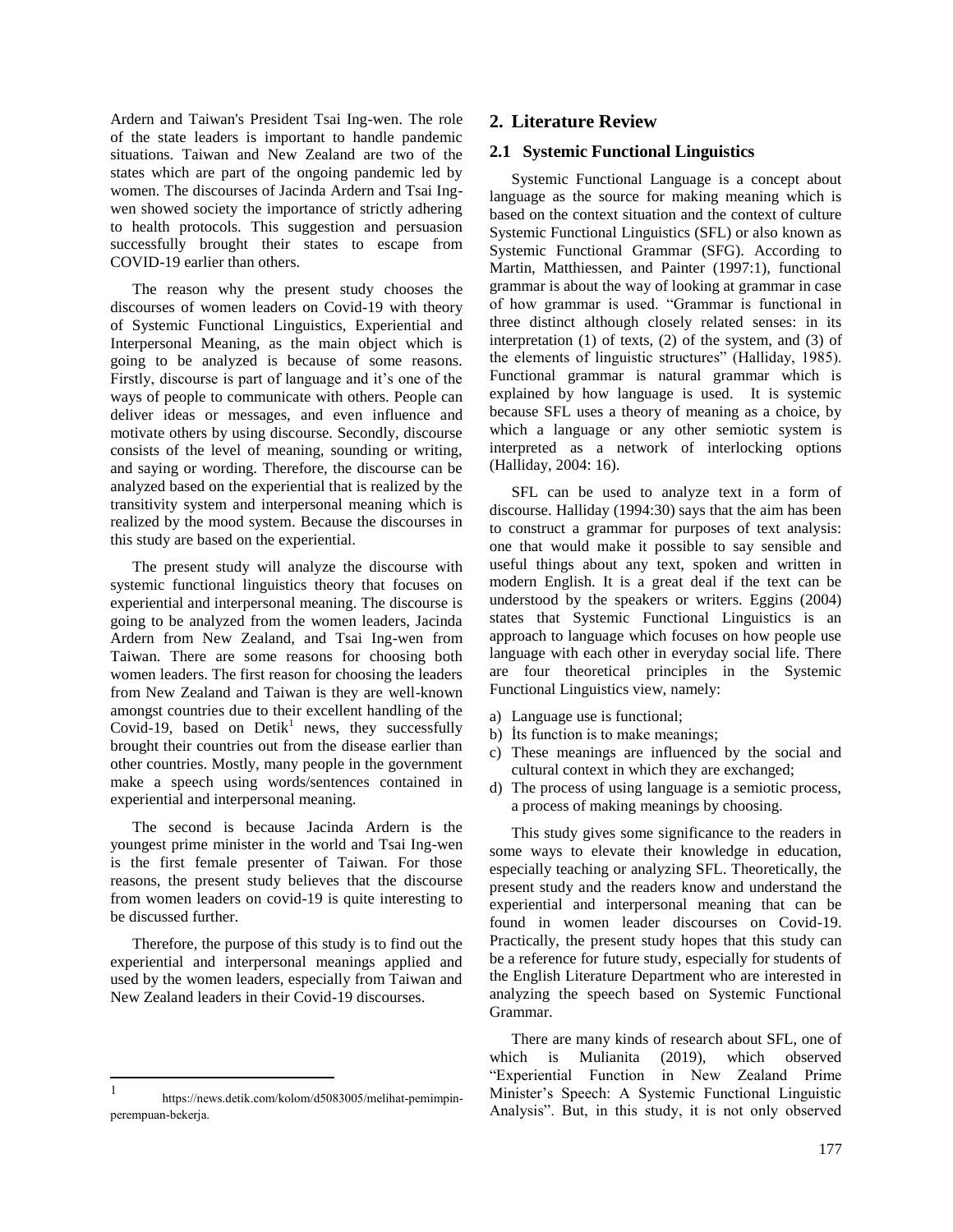about experiential function but also interpersonal function. The previous study observed the New Zealand Prime Minister"s Speech about unity in religion, but this research observed the New Zealand Prime Minister"s speech about Covid-19, which is the most recent issue of this era.

### **2.2 Metafunction of Language**

According to Halliday, all languages involve three generalized functions, or metafunctions: one construe experience (meanings about the outer and inner world); one enacts social relations (meaning concerned with interpersonal relations), and one weaves together these two functions to create text (the wording). Later then, Halliday developed four functions, three of which show up in the clause column except for the last metafunction because it is not embodied in the clause but in the clause complex-clauses linked together by logic semantic relations to form sequences (Halliday and Matthiessen, 2004: 61). Those four metafunctions are as follow:

| <b>Table 1.</b> Metafunction and their reflexes in grammar |                                        |                                   |                                      |  |
|------------------------------------------------------------|----------------------------------------|-----------------------------------|--------------------------------------|--|
| <b>Metafunction</b><br>(Technical Name)                    | <b>Definition (Kind of</b><br>meaning) | Corresponding status in<br>clause | <b>Favored type of</b><br>structure  |  |
| Experiential                                               | Construing a model of<br>experience    | Clauses as representation         | Segmental (based on<br>constituency) |  |
| Interpersonal                                              | Enacting social<br>relationships       | Clauses as exchange               | Prosodic                             |  |
| Textual                                                    | Creating relevance to<br>the context   | Clauses as message                | Culminative                          |  |
| Logical<br><b>YY 11' 1</b>                                 | Construing logical<br>relations        |                                   | Iterative                            |  |

\*Adapted from Halliday (2004)

# **2.3 Ideational Meaning**

Language is used to organize, understand and express people"s perceptions of the world and their consciousness. This function is known as the ideational function. The ideational meaning relates to the inner and outer worlds of reality; it is "language about something". It reflects the internal and external phenomena in the world, the representation of phenomena would be the form of "content". The ideational function represents their direct experience. Its form is called experiential meaning. The ideational function is one of the metafunctions that has two -subfunctions: the experiential and logical function. The experiential functions are concerned with content or ideas, while the logical function is concerned with the relationship between ideas.

# **2.4 Experiential Meaning**

The experiential function can be defined as a way of representing patterns of experience. Experiential meaning is realized by the transitivity system. Transitivity is a system for explaining the whole clause instead of describing the verb and its object (Thompson, 1996). The function of the transitivity system is as a clause analysis method in ideational metafunction. It is a system in which clauses are organized to represent reality in language. Through the system of transitivity, we shall be exploring the clause in its who=does=whatto-whom, who/what=is-what/who, when, where, why, or how to function.

Three semantic categories explain in a general way how phenomena of the real world are represented as linguistic structures, are:

- a. The process itself
- b. Participants in the process
- c. Circumstances are associated with the process (Halliday, 2000).

There are six types of processes in the transitivity system. They can be sub-classified into the material process, mental process, relational process, verbal process, behavioral process, and existential process.

### **2.5 Interpersonal Meaning**

To provide precise analysis and interpretation of the gathered data the researchers utilized descriptive and inferential statistics. For descriptive analysis, frequency count, mean, standard deviation and percentage was used. To determine the relationship between the extent of technology exposure, study habits, and academic performance of the respondents in Social Studies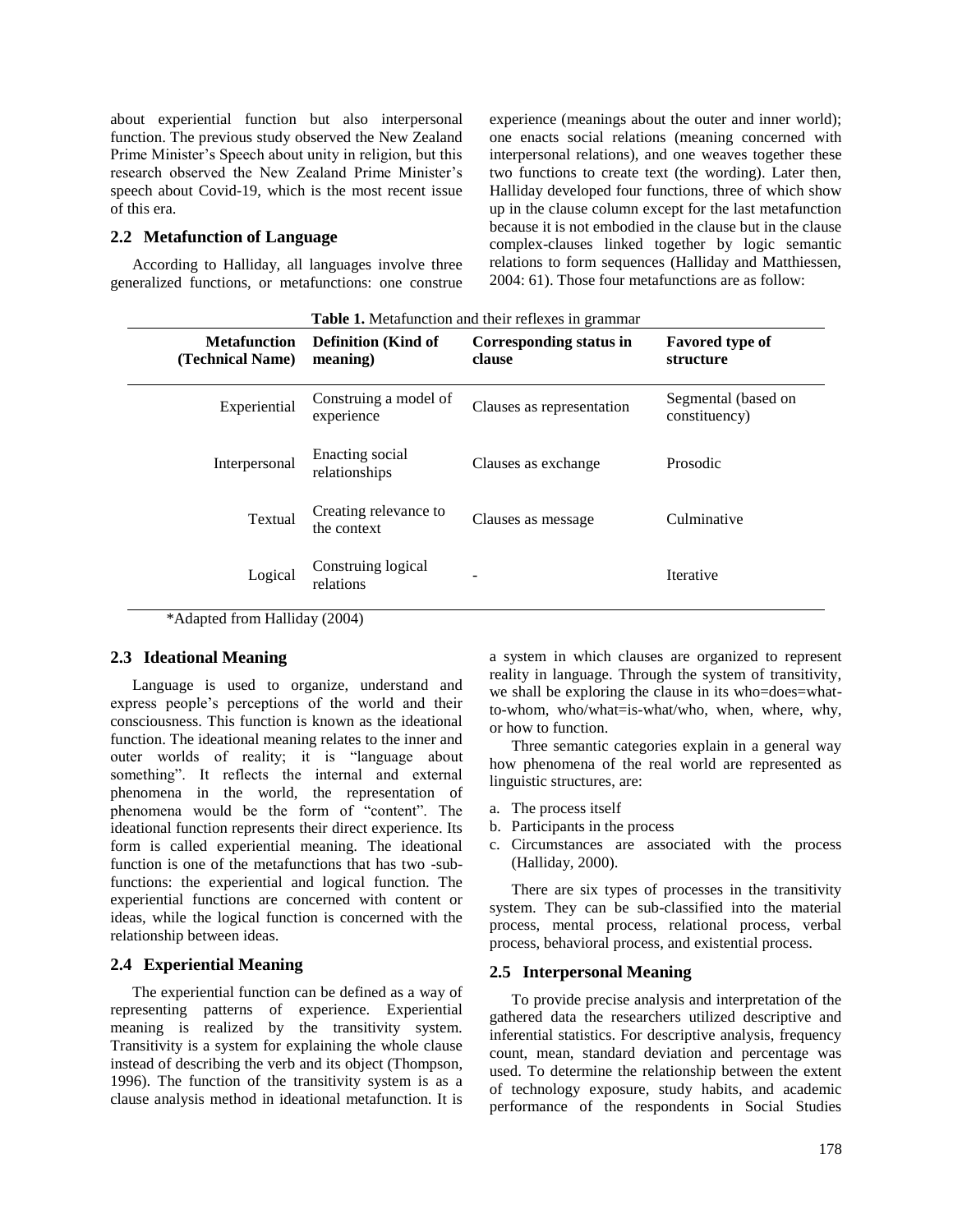subject Pearson's r Product Moment Coefficient of Correlation was used, and also t-test and the Analysis of Variance (ANOVA) for the independent samples. The Results was interpreted at a 0.05% level of significance.

Interpersonal function in the language is both interactional and personal; there is, in other words, a component in language that serves at the same time to express both the inner and the outer surfaces of an individual, as a single undifferentiated area of meaning potential that is personal in the broadest sense. The interpersonal meaning of language in its function as an exchange is realized by the mood system. Gerot and Wignell (1994) state that mood in English is realized by the position in the clause of the subject and finite; thus, indicative mood is the realization of the elements subject and finite. The mood system is represented by the mood structure of the clause, which comprises two major elements: (1) mood, and (2) residue.

The mood is made up of Subject and Finite (Thompson 2000). There are two elements in Mood, namely subject and finite. Subject realizes the thing by reference to which preposition can be affirmed or denied. The next element in the mood system is the predicator. It is the verb part of the clause, the bit which tells what"s doing, happening, or being. Residue as a part of the clause or Mood elements is less essential than the MOOD components. The residue is still needed to see how interpersonal meaning is realized in the text through Mood elements.

# **3. Method**

This study used the descriptive qualitative method. The data in this study were all the clauses found in New Zealand Prime Minister Jacinda Ardern and Taiwan's Tsai Ing-wen's discourse text, and it has been welltranslated into English.

The data has been taken from the internet as the source of data, and related only to Covid-19. The discourses of Jacinda Ardern, prime minister of New Zealand occurred on March,  $23rd \ 2020^2$ , and the discourses of Tsai Ing-wen, President of Taiwan, occurred on January,  $30th$   $2020<sup>3</sup>$ . In total there are 235 clauses from both of the discourses.

The data in this study analysis is based on the interactive model proposed by Miles, Huberman, and Saldana"s qualitative research method (2014) that has four steps of data analysis, namely, data collection, data condensation, data display, and conclusion drawing, as well as verification.

To elaborate more, in data collection, searching and finding the women leader discourses, downloading the discourses, reading and understanding the discourses, and inputting all the data into tables is the main focus. Further, the steps of data condensation are selecting the data which can be done by the process of selecting transcripts of discourses of women leaders. The selected ones are Jacinda Ardern, prime minister of New Zealand whose discourse dated back in March, 23rd 2020, and the discourse of Tsai Ing-wen, President of Taiwan whose discourse dated back in January, 30th 2020. The present study focused on the experiential meaning that was realized by the transitivity system and interpersonal meaning on the discourses, simplified them, and analyzed the data by taking it in the same table and transforming the types of experiential and interpersonal meaning into the table form. It will be followed by displaying the data display the data in form of tables, and lastly, drawing conclusions and verification which can give clear information and the result can be verified.

# **4. Results**

There are 142 clauses found in the discourse of Jacinda Ardern, New Zealand Prime Minister, and 93 clauses in Tsai Ing-wen"s discourse, President of Taiwan. All the clauses were described in the form of a table. The first column was the name of the types, the second column consisted of the number of clauses of each type and the third column was the percentage.

# **4.1 Experiential Meaning**

# **4.1.1 Process Type**

From both of the discourses, it can be seen that there are 142 analyzed clauses in the discourse of New Zealand Prime Minister, Jacinda Ardern, and 93 analyzed clauses in President of Taiwan"s discourse, Tsai Ing-wen, totaling 235 clauses.

**Table 2.** Process Types of Experiential Meaning in the women leader"s discourses

| <b>Process Types</b> | <b>Frequency of</b><br><b>Occurrence</b> | <b>Percentage</b><br>$($ %) |
|----------------------|------------------------------------------|-----------------------------|
| Material             | 158                                      | 67.23%                      |
| Mental               | 28                                       | 11.91%                      |
| Relational           | 30                                       | 12.76%                      |
| Verbal               | 15                                       | 6.38%                       |
| <b>Behavioral</b>    | 0                                        | $0\%$                       |
| Existential          | 4                                        | 1.70%                       |
| Total                | 232                                      | 100%                        |

<sup>&</sup>lt;sup>2</sup> https://www.newshub.co.nz/home/politics/2020/03/coronavirusprime-minister-jacinda-ardern-s-full-covid-19-speech.html; 3

https://english.president.gov.tw/News/5969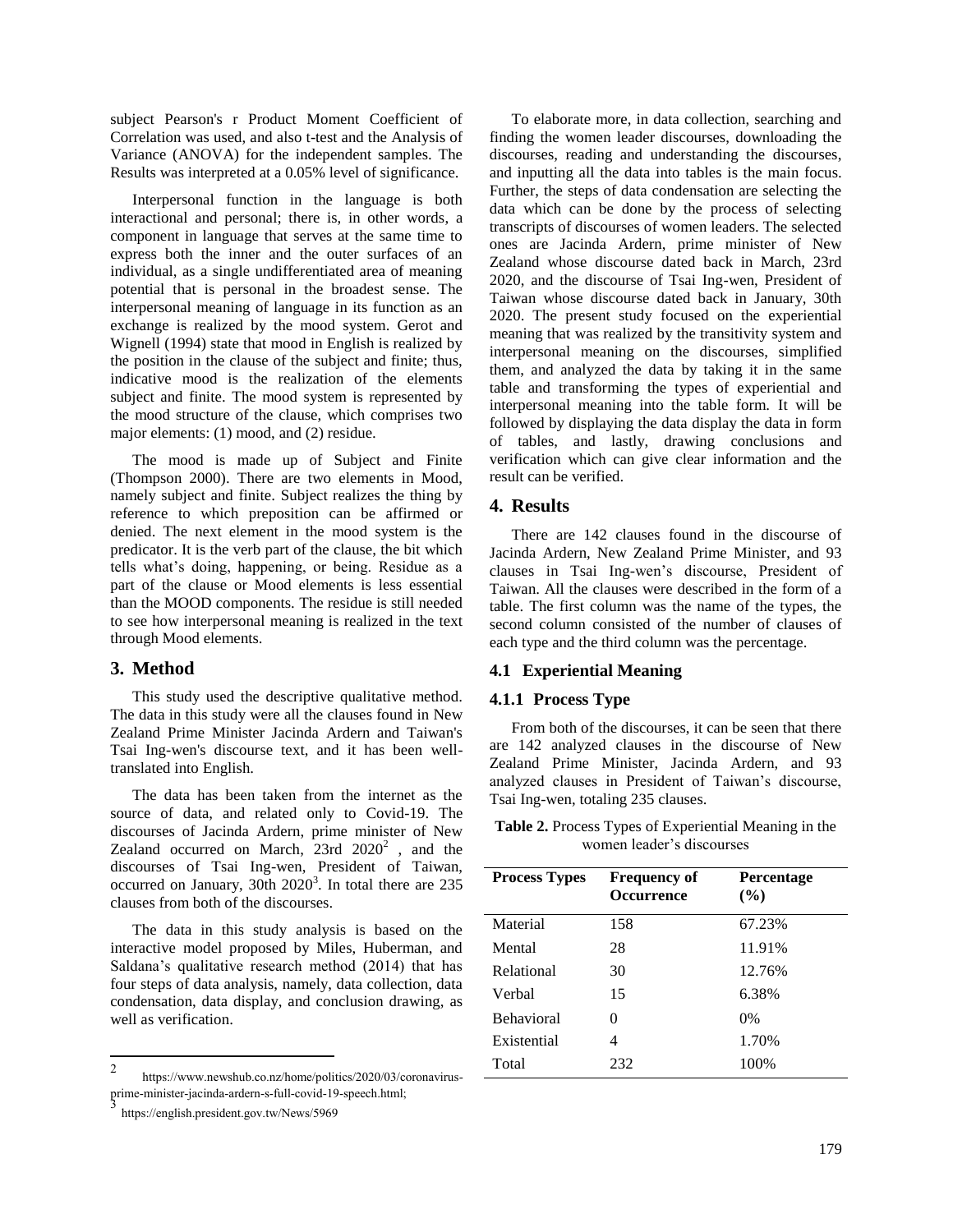The highest process found in the discourses is 158 times of Material Process (67.23%), which refers to the process of construing the material world of doing. Then followed by Mental Process that occurs 28 times (11.91%), and it refers to the process of feeling, thinking, and perceiving. Relational Processes occur 30 times (12.76%), which refers to the process of being and having. The verbal Process occurs 15 times  $(6.38\%)$ , which refers to the process of saying something by the participants. Behavioral Process cannot be found in the discourses text, and the Existential Process became the lowest process which refers to the existing occurrence of 4 times (1.70%).

### **4.1.2 Participants Types**

From both of the discourses, there are 293 Participants found in the discourses, and it reflects the Process Types which are characterized in the discourses. As can be seen from the table below:

| Table 3. Participant Types in experiential meaning |
|----------------------------------------------------|
| in women leader's discourses                       |

| Participant<br><b>Types</b> | <b>Occurrence</b> | Frequency of Percentage (%) |
|-----------------------------|-------------------|-----------------------------|
| Actor                       | 160               | 54.61%                      |
| Goal                        | 19                | 6.48%                       |
| Senser                      | 26                | 8.87%                       |
| Phenomenon                  | 12                | 4.09%                       |
| Attribute                   | 14                | 4.09%                       |
| Sayer                       | 15                | 5.12%                       |
| Value                       | 15                | 5.12%                       |
| Carrier                     | 13                | 4.44%                       |
| Existent                    | 4                 | 1.36%                       |
| Token                       | 15                | 5.12%                       |
| <b>Behaver</b>              | 0                 | $0\%$                       |
| Total                       | 293               | 100%                        |

From the table above can be seen that the most dominant Participant in the discourses is Actor with 160 times occurrences (54.61%). It is related to the most dominant Process, which is Material Process. It surpasses participants in other processes. Although from the perspective of its occurrence, actors are the most important participants, the total number of participants in the material cannot exceed the total number of participants in the material.

### **4.1.3 Circumstantial Types**

175 circumstances types can be found in both discourses.

**Table 4.** Circumstantial Types of experiential meaning in women leader"s discourses

| <b>Circumstantial</b><br><b>Types</b> | <b>Frequency of</b><br><b>Occurrence</b> | Percentage $(\% )$ |
|---------------------------------------|------------------------------------------|--------------------|
| Place                                 | 32                                       | 18.29%             |
| Time                                  | 48                                       | 27.43%             |
| Means                                 | 4                                        | 2.28%              |
| Quality                               | 27                                       | 15.43%             |
| Comparison                            | 0                                        | $0\%$              |
| Reason                                | 22                                       | 12.57%             |
| Purpose                               | 23                                       | 13.14%             |
| <b>Behalf</b>                         | $\overline{c}$                           | 1.14%              |
| Accompaniment                         | 16                                       | 9.14%              |
| Matter                                | 0                                        | $0\%$              |
| Role                                  | 1                                        | 0.57%              |
| Total                                 | 175                                      | 100%               |
|                                       |                                          |                    |

In the discourses, the types that can be found are Circumstance, are circumstance place, circumstance time, circumstance quality, Circumstance manner, Circumstance purpose, Circumstance behalf, Circumstance accompaniment, Circumstance matter, and Circumstance role. Meanwhile, Circumstance comparison and Circumstance reason cannot be found in the discourses text. From the table above, it can be seen that the dominant Circumstantial Types in the discourses is circumstance time which occurs 48 times (26.97%). Then followed by circumstance place which occurs 32 times (17.98%), and the lowest is circumstance role with 1-time occurrence (0.56%).

### **4.2 Mood System**

### **4.2.1 Mood Type**

269 moods can be found in the New Zealand Prime Minister"s discourse, and 180 are found in the President of Taiwan"s discourses. It is characterized by subject and finite. The Mood Types distribution of mood system characterized in the discourse can be seen in the table below:

| <b>Table 5.</b> Mood Types of interpersonal meaning |
|-----------------------------------------------------|
| in the discourses.                                  |

| <b>Mood Types</b> | <b>Frequency of</b><br><b>Occurrence</b> | <b>Percentage</b><br>$($ %) |
|-------------------|------------------------------------------|-----------------------------|
| Subject           | 233                                      | 52.4%                       |
| Finite            | 211                                      | 47.53%                      |
| Total             | 444                                      | 100%                        |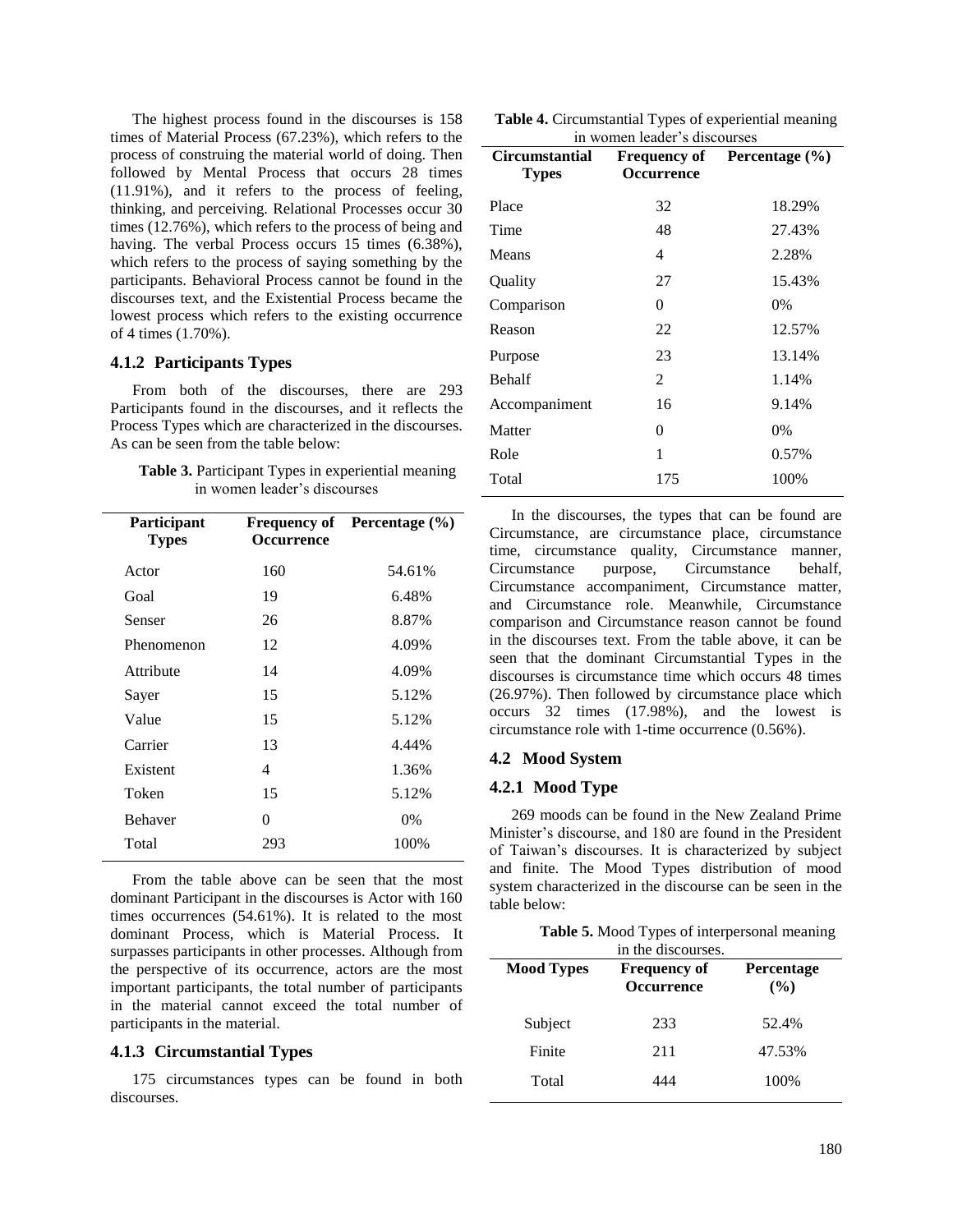Mood Types have two elements, they are subject (the person) and finite (the part of a verbal group). Mood types occurred 444 times in the discourses, with 233 occurrences of the subject (52.47%) and 211 recent occurrences of finite (47.52%).

#### **4.2.2 Residue Type**

Residue types have three elements, they are Predicator refers to the verb or the process in the text, adjunct which contributes some additional information in the clause, and complement is for answering questions "is/had what", "to whom", and "did to what".

| <b>Table 6.</b> Example of Residue Types in the |
|-------------------------------------------------|
| discourses                                      |

| <b>Residue types</b> | <b>Frequency of</b><br>occurrence | Percentage $(\% )$ |
|----------------------|-----------------------------------|--------------------|
| Predicator           | 221                               | 45.66              |
| Complement           | 208                               | 42.97%             |
| Adjunct              | 55                                | 11.36%             |
| Total                | 484                               | 100%               |

From the table above, it can be seen that Predicator occurred 221 times with a percentage of 45.66%, and it became the dominant type in the residue types. Then, Complement became the second dominant in this type with the percentage 42.97% which occurred 208 times in the discourses. Adjunct occurred 55 times with the percentage of 11.36% and became the last dominant in residue types.

# **4.3 Experiential Meaning found in the discourses**

# **4.3.1 Process and Participant**

# *Material Process*

The material process can be said to involve "doing" words. It expresses the notion that some entity "does" something to some other entity. The "doer" of this type of action is called Actor. Any material process has an Actor, even though the Actor may not be mentioned in the clause. In many clauses, the action may be represented as "affecting" or "being done to" a second participant, which is called Goal. However, material processes are not necessarily concrete, physical events. They may be abstract doing and happening. The Actor may also be an inanimate or abstract entity, and the goal may be human or non-human as the table below shows. In both discourses, the Material process occurred 158 times with a percentage of 67.23%. Mainly, the material process involves the Actor and Goal as the Participants. The actor occurred 160 times (54.61 %) and Goal

occurred 19 times (6.48%). Material Processes which can be found in the discourses are:

**Table 7.** Example of Material Process found in the discourses

| The<br>Cabinet | Met                                  | This morning                              | To discuss<br>our next<br>action                                                                |
|----------------|--------------------------------------|-------------------------------------------|-------------------------------------------------------------------------------------------------|
| Actor          | <b>Material</b>                      | Circumstance:<br>time                     | Goal                                                                                            |
|                |                                      | Discourse from New Zealand Prime Minister |                                                                                                 |
| We             | Will implement<br>stringent measures |                                           | To prevent people<br>from hoarding masks<br>المالوني فترابط المتحدث الماركين فالمناقب القالونية |

and driving up prices. **Actor Material Goal** 

Discourse from President Taiwan

The word "*met"* and *"will implement stringent measures"* refers to the doing activity by the subject "*The Cabinet"* and *"We"* that is usually called as Actor in Material Process. The clause in the table above information about the activity that is done by the actor.

# *Mental Process*

The mental Process refers to the process of feeling, thinking, and perceiving. It has Senser and Phenomenon as the Participants. Many verbs refer to these mental processes, of thinking, imaging, liking, wanting, seeing, etc. The Mental Process occurred 28 times with the percentage of 12.06% in the discourses. Senser occurred 26 times (8.87%), and Phenomenon occurred 12 times (4.09%). The finding of Mental Process in the discourses are:

#### **Table 8. Example of Mental Process in the discourses**

| We            | Have seen                                 | Overseas        |
|---------------|-------------------------------------------|-----------------|
| <b>Senser</b> | <b>Mental: perceive</b> Phenomenon        |                 |
|               | Discourse from New Zealand Prime Minister |                 |
|               |                                           |                 |
|               |                                           |                 |
|               |                                           | Domestic        |
| We            | Must ensure                               | investments are |
|               |                                           | realized.       |

Discourse from President of Taiwan

The word *"seen"* refers to the mental perception, which is perceived through the five senses of a human, and *"ensure"* refers to the cognitive, which means something is thinking.

#### *Relational Process*

''Relational process is a process of being that through identification, attribution, and possession shows the link among entities'' (Saragih, 2010), Relational Process is the process of "being". As the term relational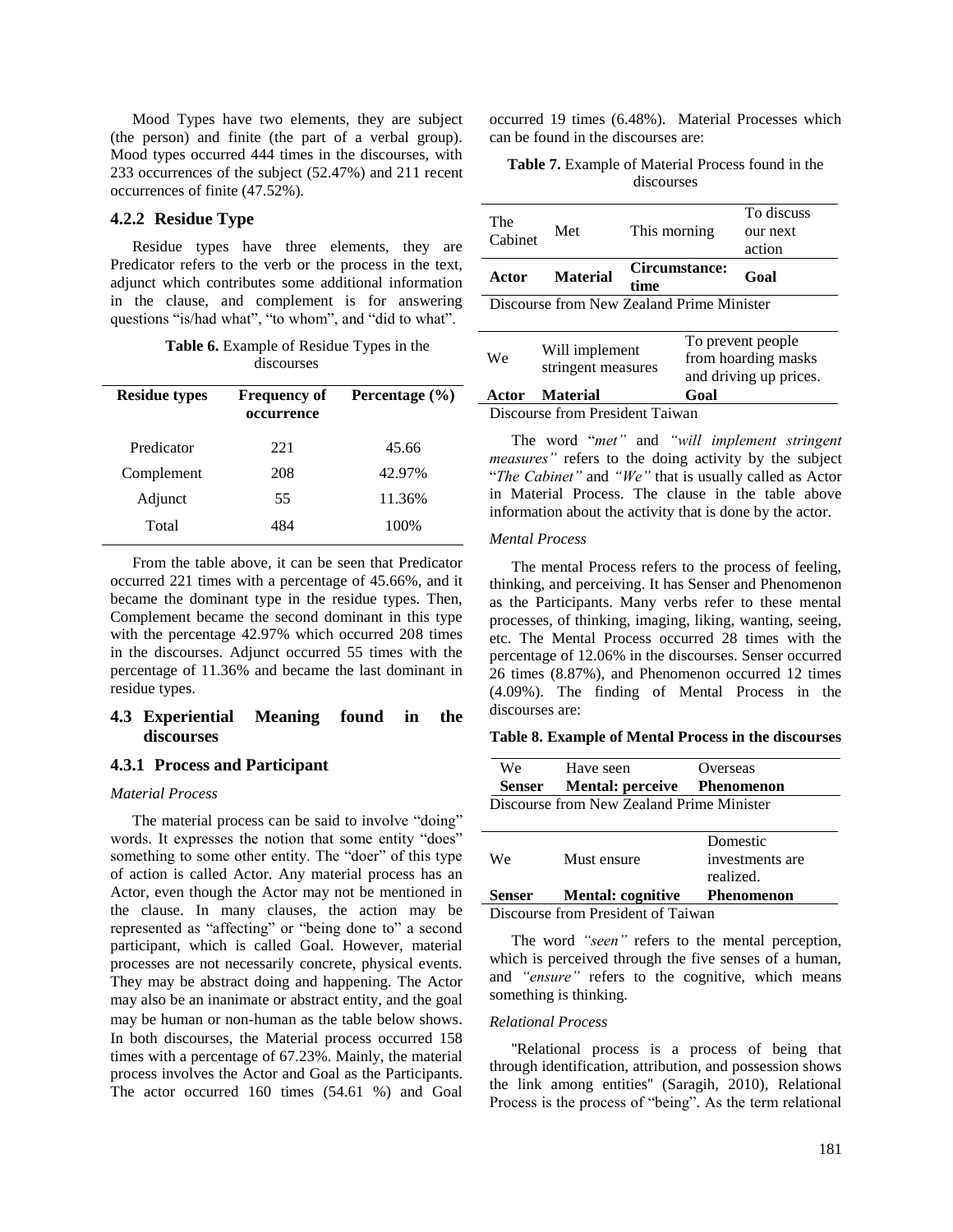suggests that this is not being in the sense of existing. There is a related category of existential clauses. In the relational clause, there are two parts to the being, something is being said to be something else. In other words, a relationship is being set up between two separate entities. Relational Process has two forms, first is the attribute which occurred 14 times with the percentage of 4.09% of the total Process Types. The second is to identify which is supported by the number of Carriers that occurred 13 times (4.44%), Token occurred 15 times (5.12%), and Value occurred 15 times (5.12%) as the participants.

#### **Table 9.** Example of Relational process in the discourses

| We              | Have                      | of it.                                   | a small window to get ahead               |
|-----------------|---------------------------|------------------------------------------|-------------------------------------------|
| <b>Carrier</b>  | relational:<br>possessive | <b>Attribute</b>                         |                                           |
|                 |                           |                                          |                                           |
| These decisions |                           | will place                               | the most significant<br>restriction       |
| Token           |                           | relational:<br>identify                  | Value                                     |
|                 |                           |                                          | Discourse from New Zealand Prime Minister |
| They            | Were                      | on duty                                  | 24 hours a day                            |
| Carrier         | relational:<br>intensive  | attribute                                | circumstance:<br>time                     |
|                 |                           |                                          |                                           |
| February        | will                      | still, be a<br>"high<br>period<br>alert" | for the<br>coronavirus<br>outbreak,       |
| Token           | relational:<br>intensive  | Value                                    | circumstance:<br>purpose                  |
|                 |                           |                                          | Discourse from President of Taiwan        |

# *Verbal Process*

The verbal process is a process of saying, "Saying" covers any kind of symbolic exchange of meaning. This process is intermediate between mental and material processes. The central verbal process, nevertheless, is easily recognized in that it is related to the transfer of messages through language. and it occurred 15 times (6.38%) in the discourses. Sayer is the name of the participant in the verbal process. It occurred 15 times (5.12%).

# **Table 10.** Example of Verbal Process in Discourses

|              | announced a COVID-19 alert level system      |
|--------------|----------------------------------------------|
| <b>Sayer</b> | <b>Verbal</b>                                |
|              | Discourse from Prime Minister of New Zealand |

|              | Would like to thank all of you     |
|--------------|------------------------------------|
| <b>Sayer</b> | <b>Verbal</b>                      |
|              | Discourse from President of Taiwan |

#### *Behavioral Process*

Behavioral Process is the process of behavior in physiological and psychological, like breathing, coughing, smiling, dreaming, and starting. The names of the participants are Behaver and Behavioral. In both of the discourses from Prime Minister of New Zealand, Jacinda Ardern, and President of Taiwan, Tsai Ing-wen cannot be found the behavioral process.

### *Existential Process*

Existential Process is a process of existing or happening. It expresses the only existence of any entity without predicating anything else since it is easily recognizable because of the empty subject there and copulative verb. And the participant named existent. It occurred 4 times in both of the discourses from the Prime Minister of New Zealand and President of Taiwan, with the percentage of 1.70%. And also, the Existent occurred 4 times (1.36%).

# **Table 11.** Example of Existential Process in the discourses

| <b>There</b> | - Is        | transmission | Within our<br>community                      |
|--------------|-------------|--------------|----------------------------------------------|
|              | existential | existent     | Circ:<br>accompaniment                       |
|              |             |              | Discourse from Prime Minister of New Zealand |
|              | There       |              |                                              |
|              |             | Has been     | No community<br>outbreak                     |

*Discourse from President of Taiwan*

In the Existential Process, the word "there" has no experiential meaning. It is there because the clauses need a subject (Thompson, 1996: 101). Moreover, Halliday (2004: 56) usually called this as a grammatical subject that is a subject that is placed before the predicate but it does not indicate as the agent of a process.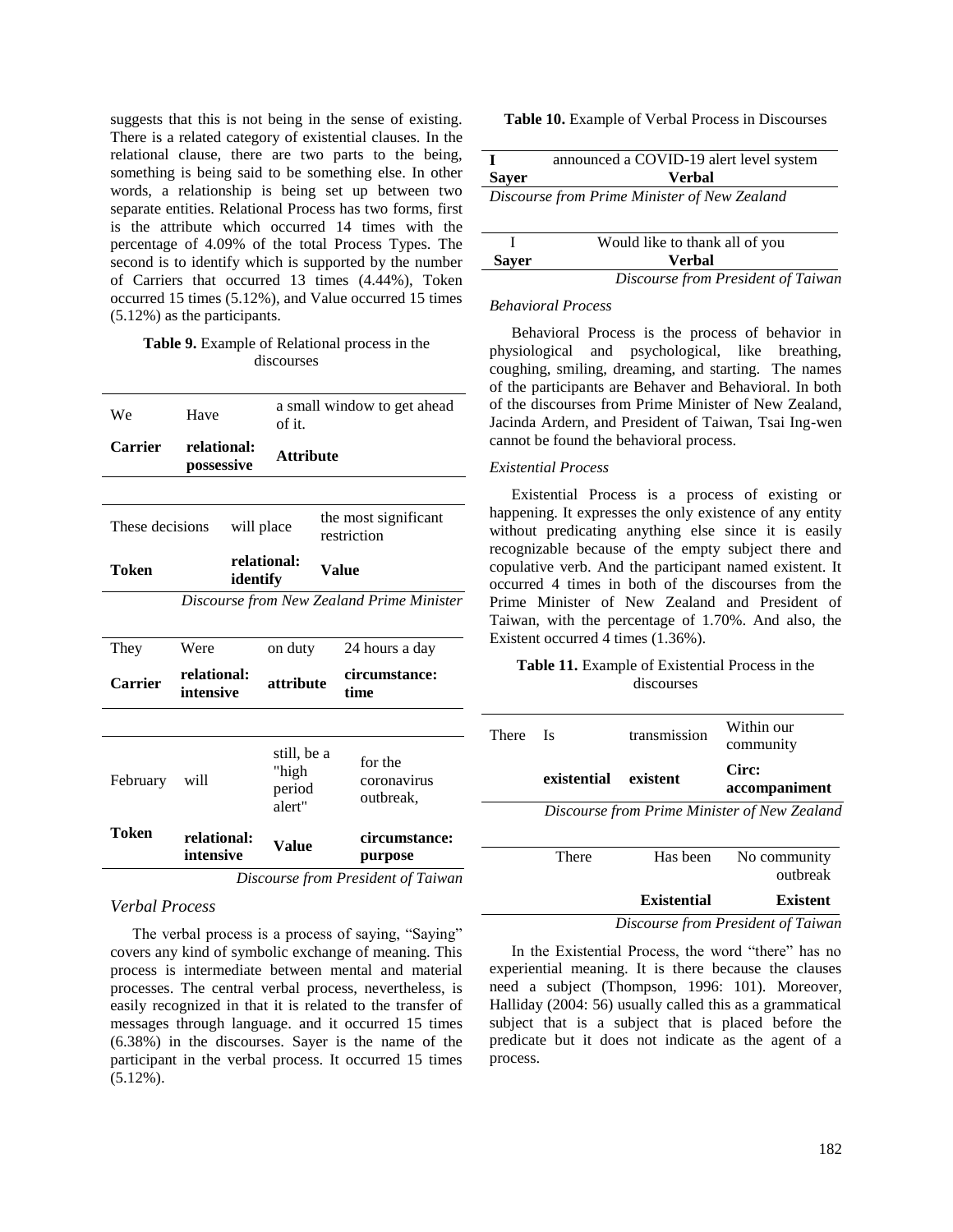# **4.3.2 Circumstance Types**

The circumstances are the things that surround the process, temporal and spatial settings, etc.; they are represented linguistically by adverbs and prepositional phrases (Zhang, 2017). It is divided into location, time, manner, cause, role, and accompaniment.

# *Location*

Circumstance Location consists of Circumstance place that occurred 32 times (17.98%), it tells where. Circumstance time occurred 48 times (26.97%) in the discourses. It tells when, how often and how far.

| <b>Table 12.</b> Example of Circumstance Place and |
|----------------------------------------------------|
| Circumstance Time                                  |

| Non-<br>essential<br>businesses | in New<br>Zealand                         | must now               | close.   |
|---------------------------------|-------------------------------------------|------------------------|----------|
| Actor                           | circumstance:<br>place                    | circumsta<br>nce: time | material |
|                                 | Discourse from New Zealand Prime Minister |                        |          |
| Seven                           | $\mathbf{M}$                              | ta material            | were     |

|                 |            | Discourse from President of Taiwan   |                  |
|-----------------|------------|--------------------------------------|------------------|
| Actor           | time       | circumstance: circumstance:<br>place | material         |
| Seven<br>people | <b>Now</b> | in Taiwan                            | were<br>infected |

The word *"New Zealand"* and *"in Taiwan"* in the example above refers to the place, and it can be probed by the question where. Meanwhile, the word *"now"* in both of the examples refers to time. It can be probed by the question when.

#### *Manner*

In the discourses, manners occurred 31 times, and it consists of Circumstance Means, Circumstance Quality, and Circumstance Comparison which refers and probed by what with, what like, and how. Meanwhile, Circumstance Comparison cannot be found in both of the discourses.

**Table 13.** Example of the manner in circumstantial types

| New medical<br>modeling |          | considered     | by the<br>Cabinet     | today                                     |
|-------------------------|----------|----------------|-----------------------|-------------------------------------------|
|                         |          | <b>Mental:</b> | Circ.                 | Circ:                                     |
| Phenomenon              |          | affect         | manner.               | time                                      |
|                         |          |                | <b>Means</b>          |                                           |
|                         |          |                |                       |                                           |
| We                      |          | should all be  | to move quickly.      |                                           |
|                         | prepared |                |                       |                                           |
| Actor                   | material |                | circ. Manner. Quality |                                           |
|                         |          |                |                       | Discourse from New Zealand Prime Minister |

| We    | can take to              | that<br>have | the<br>bv                          |
|-------|--------------------------|--------------|------------------------------------|
|       | support                  | been         | coronavirus                        |
|       | stores.                  | doubly       | outbreak.                          |
|       | department               | impacted     |                                    |
|       | stores, and<br>retailers |              |                                    |
| Actor | <b>Material</b>          | Circ.        | Circ.                              |
|       |                          | Manner.      | Manner.                            |
|       |                          | quality      | <b>Means</b>                       |
|       |                          |              | Discourse from President of Taiwan |

It can be seen from the example above that *"by the Cabinet"* and *"by the coronavirus outbreak"* refers to the circumstance which can be probed by what. Then, the word *"quickly"* and *"doubly"* refers to the circumstance quality, and can be probed by how.

*Cause*

Cause consists of circumstance purpose which occurred 23 times (12.92%) in the discourses, circumstance behalf occurred 2 times (1.18%) which only found in the discourse from the Prime Minister of New Zealand, and circumstance reason occurred 22 times (12.36%). It can be probed by why, how, what for, and for whom.

**Table 14.** Examples of cause in circumstantial types

| Like the rest<br>of the world.            |                 | We              | Are facing<br>the<br>potential |           | For<br>devastating<br>impacts from<br>the virus |           |
|-------------------------------------------|-----------------|-----------------|--------------------------------|-----------|-------------------------------------------------|-----------|
| Circ. Cause.<br><b>Reason</b>             |                 | Actor           | <b>Material</b>                |           | Circ. Cause.<br><b>Purpose</b>                  |           |
| We                                        | Will play       |                 | That role for you              |           |                                                 |           |
| Actor                                     | <b>Material</b> |                 |                                |           | Circumstance: behalf.                           |           |
| Discourse from New Zealand Prime Minister |                 |                 |                                |           |                                                 |           |
| Taiwanese<br>people's                     |                 | demands         |                                |           | For their health.                               |           |
| Actor                                     |                 | <b>Material</b> |                                |           | Circ: purpose                                   |           |
|                                           |                 |                 |                                |           |                                                 |           |
| We                                        |                 | will<br>control | step<br>monitoring             | up<br>and | of<br>movement<br>goods.                        | the<br>of |
| Actor                                     |                 | <b>Material</b> |                                |           | Circ: reason                                    |           |
| Discourse from President of Taiwan        |                 |                 |                                |           |                                                 |           |

The phrases *"for devastating impacts from the virus."* and *"for their own health"* refers to the circumstance purpose which can be probed by what for. Then, the phrases *"Like the rest of the world,"* and *"control of the movement of goods*.*"* refer to the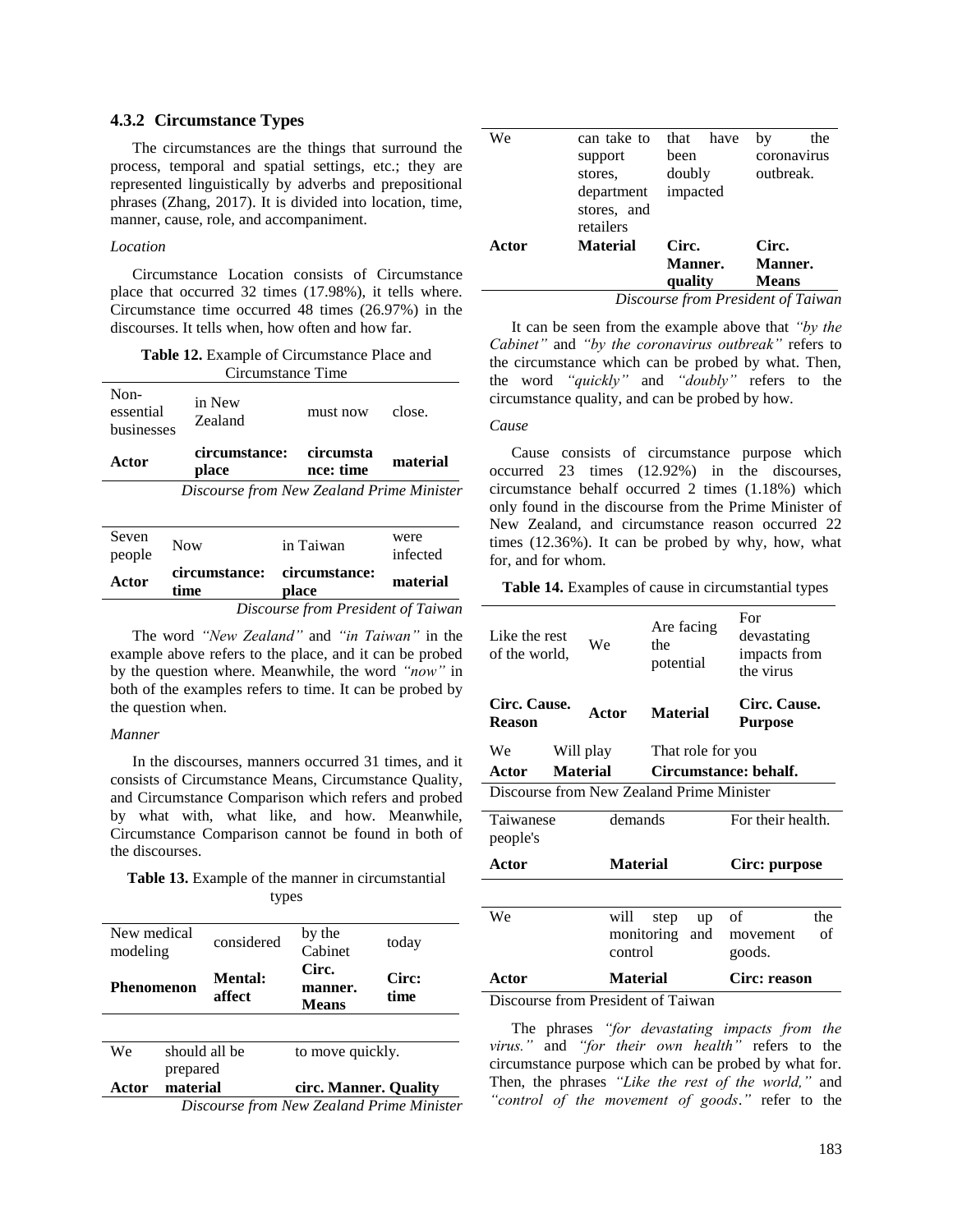circumstance reason, and can be probed by how or why. The phrase "*that role for you."* Refers to the circumstance's behalf which can be probed by for whom.

#### *Accompaniment*

Accompaniment tells with or without who or what and is probed by who or what else. And it refers to the circumstance accompaniment.

**Table 15.** Example of Accompaniment in circumstantial Types

| You 've       | Seen                                                          | with other                           |
|---------------|---------------------------------------------------------------|--------------------------------------|
| <b>Senser</b> | Mental:<br>perceive                                           | countries.<br>Circ:<br>accompaniment |
|               | Discourse from New Zealand Prime Minister                     |                                      |
| We.           | will implement proper<br>placement and quarantine<br>measures | with prevention                      |
| Actor         | <b>Material</b>                                               | Circ:<br>accompaniment               |
|               |                                                               | Discourse from President of Taiwan   |

From the example above, the phrase *"with other countries"* and *"with prevention"* explained the circumstance accompaniment and can be probed by who or what else.

#### *Role*

Role tells about what as and probed by as what. It occurred only 1 time (0.57%) in the discourse of the Prime Minister of New Zealand, and cannot be found in the discourse of the President of Taiwan.

|  |  |  | Table 16. Example of Role in Circumstantial Types |  |
|--|--|--|---------------------------------------------------|--|
|--|--|--|---------------------------------------------------|--|

|              | ≖.       | $\sigma$ in the state $\sigma$ |
|--------------|----------|--------------------------------|
| <b>Sayer</b> | Verbal   | Circumstance: role             |
|              | confirm. | General of Health              |
|              | Can also | As did the Director-           |

*Discourse from New Zealand Prime Minister*

The phrase *"as did the Director-General of Health"*  is probed by *"I"* in the clause above.

# **4.4 Interpersonal Meaning found in the discourses**

### **4.4.1 Mood Types**

Mood Types have two elements, they are the subject which is the person, and the finite which is the part of the verbal group. The total of the Mood Types found in the discourses is 444 times. Subjects occurred 233 times with the percentage 52.4% and became the dominant type in both discourses. And Finite occurred 211 times with a percentage of 47.53%. Examples of the phrases in both discourses about the mood types can be seen below:

**Table 17.** Example of mood types in discourses

| The cabinet    | Met                                       |  |  |
|----------------|-------------------------------------------|--|--|
| Subject        | <b>Finite</b>                             |  |  |
| Mood           |                                           |  |  |
|                | Discourse from New Zealand Prime Minister |  |  |
|                | Would like to say                         |  |  |
| <b>Subject</b> | <b>Finite</b>                             |  |  |
| Mood           |                                           |  |  |
|                | Discourse from President of Taiwan        |  |  |

From the example above, the word *"The Cabinet"* and *"I"* as the subject in the clauses, then *"met"* and *"would like to say"* as the finite in the clauses.

#### **4.4.2 Residue Types**

Residue types have three elements, they are Predicator; which refers to the verb or the process in the text, Adjunct; which contributes some additional information in clauses, and Complement that answers questions "is/had what", "to whom", and "did to what".

A total of Residue types was found 484 times in both of the discourses, from New Zealand Prime Minister"s, Jacinda Ardern, and President of Taiwan, Tsai Ing-wen. Predicators occurred 221 times with a percentage of 45.66% and became the dominant type in the residue types. Then, the second dominant is Complement which occurred 208 times with the percentage of 42.97%, and the last is Adjunct occurred 55 times with the percentage of 11.36%. The example of the Residue types in the discourses can be seen in the table below:

**Table 18.** Example of Residue Types in the Discourse

| The<br>cabinet                            | Met             |            | <b>This</b><br>morning | To discuss our<br>next action          |  |
|-------------------------------------------|-----------------|------------|------------------------|----------------------------------------|--|
| <b>Subject</b>                            | Fin.            | Pred.      | Adjunct                | complement                             |  |
| Mood                                      | <b>Residue</b>  |            |                        |                                        |  |
| Discourse from New Zealand Prime Minister |                 |            |                        |                                        |  |
| They                                      | Were on<br>duty |            | 24 hours<br>a day      | To closely<br>monitor the<br>situation |  |
| Subject                                   |                 | Fin. Pred. | Adjunct                | Complement                             |  |

**Mood Residue** 

*Discourse from President of Taiwan*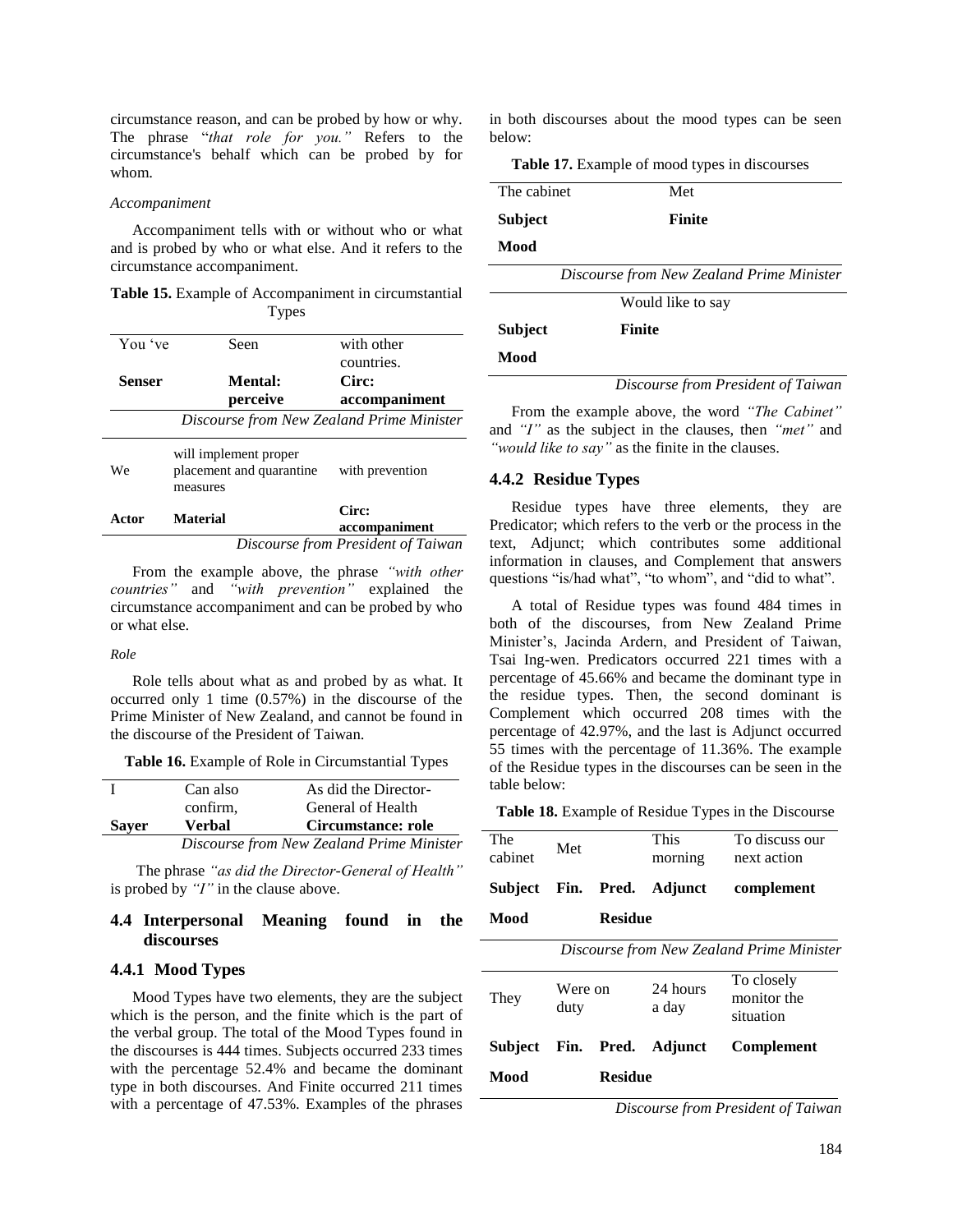The word *"met"* and *"on duty"* refer to the predicator because it is the process and verb in the clauses above. *"this morning"* and *"24 hours a day"*  gave some additional information in the clauses and it became adjunct. The complement in the clauses answers the "did" question into the "what" question.

# **5. Discussion**

After analyzing the data, the types of experiential meaning realized by the transitivity systems and types of interpersonal meaning realized by the mood system could be found in the data source. There are 142 clauses found in the discourse of Jacinda Ardern, New Zealand Prime Minister, and 93 clauses in Tsai Ing-wen"s discourse, President of Taiwan. All the clauses were described in the form of a table.

The experiential meaning realized by the transitivity system is divided into three categories, they are process, participant, and circumstances. The discourse of the New Zealand Prime Minister, the process types found material, mental, relational, verbal, and existential, meanwhile, the behavioral process cannot be found. In the participants, types found actor, goal, senser, phenomenon, attribute, sayer, value, carrier, existent, token, and have behavior cannot be found, furthermore, in the circumstance types found circumstance place, time, means, quality, reason, purpose, behalf, accompaniment, role, and circumstances comparison, matter cannot be found.

The existence of process types in Taiwan's President discourses, which are material, mental, relational, verbal, existential, as well as behavioral, cannot be found. The existence of types in the participant, which are actor, goal, senser, phenomenon, attribute, sayer, value, carrier, existent, token, and behaver, cannot be found. The circumstance comparison, behalf, matter, and role, also cannot be found. However, the circumstance place, time, means, quality, reason, purpose, and accompaniment can be seen in the circumstance types.

The interpersonal meaning is realized by the mood system. It is divided into two types; they are mood type and residue type. Mood types consist of a subject and finite. In the discourse of the New Zealand Prime Minister, both subject and finite are 269. In the President of Taiwan"s discourse, there are 180 moods, both subject and finite. Moreover, the residue type consists of predicator, complement, and adjunct. In both of the discourses, the New Zealand Prime Minister and President of Taiwan consist of it.

Both of the discourses are specifically related to the Covid-19. Therefore, the discourses were full of suggestions, reminders, and persuading people, society,

and citizens to always obey the health regulation from the government to break out the chain of Corona Virus in their countries. From Both of the discourses, it is apparent that they can also be the proof of how they have tirelessly tried and given full effort to solve the pandemic, and how they have tried calming down citizens so that they did not panic in facing the pandemic. Corona Virus information is always up to date for all citizens to make sure that they are fully educated and avoiding personal assumption and all heading to one source of information which is the leaders.

# **6. Conclusion**

From this analysis can be concluded that the experiential meaning realized by the Transitivity System in the discourses was Material Process that has become the highest frequency of occurrence in the discourses which reaches 67.66%. The Participants in the material process of Actor became the highest which was mentioned 160 times (54.61%) of total participants, and the Circumstance location, especially time-location became the highest which was mentioned 27.43% of total circumstances.

The interpersonal meaning which is realized by Mood Systems, in mood type, the subject became the highest frequency of occurrence in the discourses which reaches 52.47% of total Mood type, and in residue type Predicator is the highest which is mentioned 219 times (52.01%).

# **References**

- Banks, D. (2017). *A systemic functional grammar of French: A simple introduction.* Routledge.
- Eggins, S. (2004). *Introduction to systemic functional linguistics.* A&c Black.
- Fang, Z. (2012). The challenges of reading disciplinary texts. In T. L. Jetton & C. Shanahan (Eds.), *Adolescent literacy in the academic disciplines: General principles and practical strategies* (pp. 34–68). Guilford Press.
- Foucault, M. (1971). Orders of discourse. *Social science information*, *10*(2), 7-30.
- Gerot, L., & Wignell, P. (1995). *Making Sense of Functional Grammar (An Introductory Workbook)* (Reprinted). Printed in Australia: Gerd Stabler.
- Gerot, L., & Wignell, P. (1994). *Making sense of functional grammar: An introductory workbook.* Queensland: Antipodean Educational Enterprises.